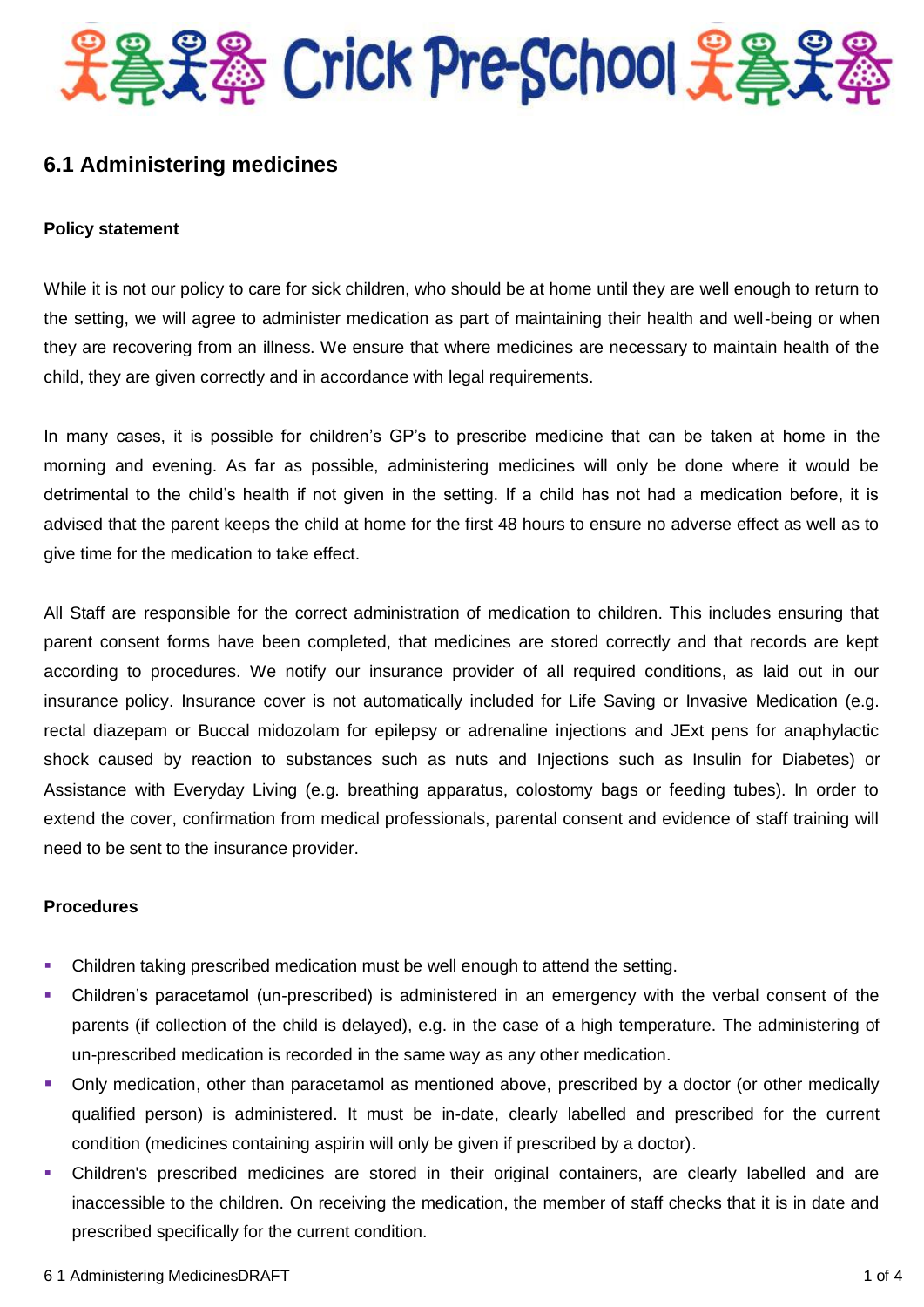

- Parents give prior written permission for the administration of prescribed medication. The staff receiving the medication must ask the parent to sign a consent form stating the following information. No medication may be given without these details being provided:
	- **-** full name of child and date of birth;
	- **-** name of medication and strength;
	- **-** who prescribed it;
	- **-** dosage and times to be given in the setting;
	- **-** the method of administration;
	- **-** how the medication should be stored and expiry date;
	- **-** any possible side effects that may be expected should be noted; and
	- **-** signature, printed name of parent and date.

*All staff (excluding bank staff) are aware of the procedure of accepting medication. Blank forms are stored in the filing cabinet and require parental consent before medicine can be received. Administer times are recorded on the form.*

- The administration of medication is recorded accurately each time it is given and is witnessed and signed by two members of staff. Parents sign the record book to acknowledge the administration of a medicine. The medication record book records:
	- **-** name of child;
	- **-** name and strength of medication;
	- **-** name of the doctor that prescribed it
	- **-** the date and time of dose;
	- **-** dose given and method; and is
	- **-** signed by a member of staff; and is
	- **-** verified by parent signature at the end of the day.
- If the administration of prescribed medication requires medical knowledge, individual training is provided for the relevant member of staff by a health professional.
- If rectal diazepam (or any other medicine administered rectally) is given another member of staff must be present and co-signs the record book.
- No child may self-administer. Where children are capable of understanding when they need medication, for example with asthma, they should be encouraged to tell an adult what they need. However, this does not replace staff vigilance in knowing and responding when a child requires medication.
- Staff monitor the frequency of medication given in the setting. For example, a high incidence of antibiotics being prescribed for a number of children at similar times may indicate a need for better infection control.

*With regard to the administration of life saving medication such as insulin/adrenaline injections or the use of nebulisers, they are kept in a secure place so that all staff can access them in an emergency. Parents fill out a*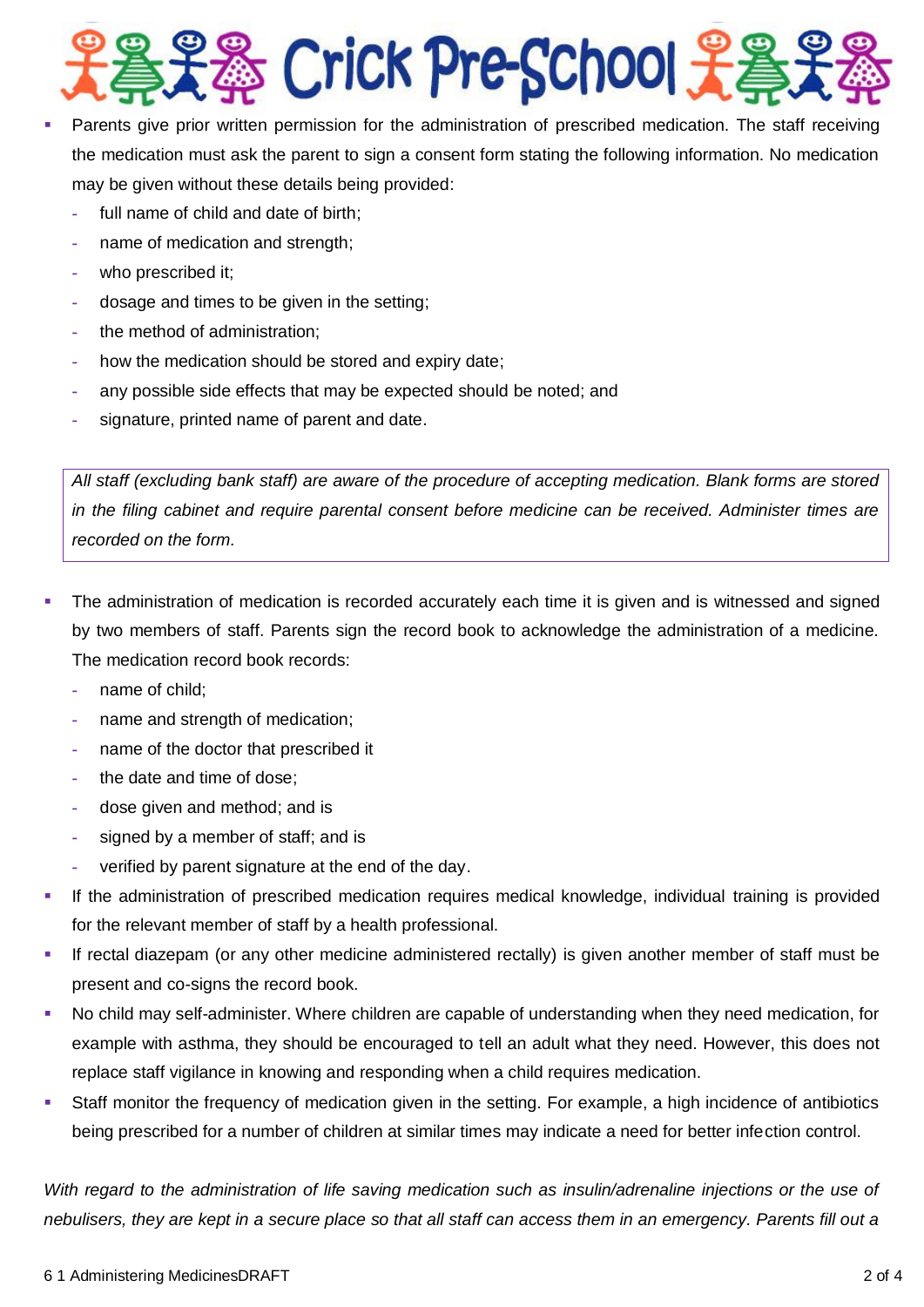**S** Crick Pre-School

*medication form so medication can be administered quickly. This is verified with the parent at the end of the session.*

## *Storage of medicines*

- All medication is stored safely in the kitchen area or refrigerated as required. Where the cupboard or refrigerator is not used solely for storing medicines, they are kept in a marked plastic box.
- The staff on duty are responsible for ensuring medicine is handed back at the end of the day to the parent.
- For some conditions, medication may be kept in the setting. The Manager checks that any medication held to administer on an as and when required basis, or on a regular basis, is in date and returns any out-ofdate medication back to the parent.

*Medication is stored in the fridge where specified, only staff have access to this. Inhalers are stored in the kitchen, for easy access in an emergency.* 

*Children who have long term medical conditions and who may require ongoing medication*

- A risk assessment is carried out for each child with long term medical conditions that require ongoing medication. This is the responsibility of the manager alongside the key person. Other medical or social care personnel may need to be involved in the risk assessment.
- Parents will also contribute to a risk assessment. They should be shown around the setting, understand the routines and activities and point out anything which they think may be a risk factor for their child.
- For some medical conditions key staff will need to have training in a basic understanding of the condition as well as how the medication is to be administered correctly. The training needs for staff is part of the risk assessment.
- The risk assessment includes vigorous activities and any other activity that may give cause for concern regarding an individual child's health needs.
- The risk assessment includes arrangements for taking medicines on outings and the child's GP's advice is sought if necessary where there are concerns.
- An individual health care plan for the child is drawn up with the parent; outlining the key person's role and what information must be shared with other staff who care for the child.
- The individual health care plan should include the measures to be taken in an emergency.
- The individual health care plan is reviewed every six months or more if necessary. This includes reviewing the medication, e.g. changes to the medication or the dosage, any side effects noted etc.
- Parents receive a copy of the individual health care plan and each contributor, including the parent, signs it.

## *Managing medicines on trips and outings*

- If children are going on outings, staff accompanying the children must include the key person for the child with a risk assessment, or another member of staff who is fully informed about the child's needs and/or medication.
- 6 1 Administering MedicinesDRAFT 3 of 4